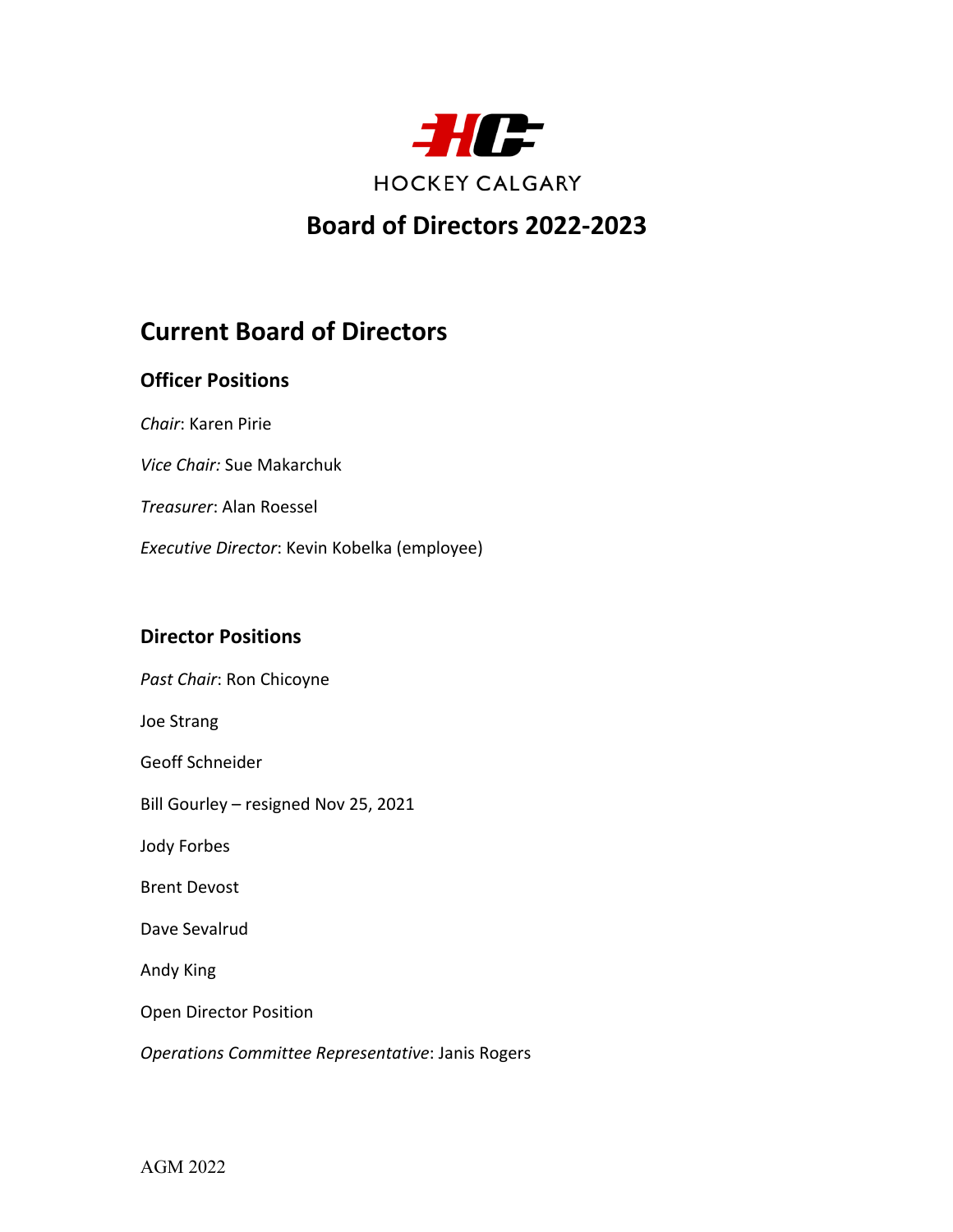

# **Previously Elected Board Members Continuing for 2022- 2023 Season**

## **Officer Positions**

*Chair:* Karen Pirie *–* 2-year term (expires June 2023)

*Executive Director:* Kevin Kobelka (employee)

## **Director Positions**

*Past Chair*: Ron Chicoyne Geoff Schneider – 2-year term (expires June 2023) David Sevalrud- 2-year term (expires June 2023) Andy King- 2-year term (expires June 2023)